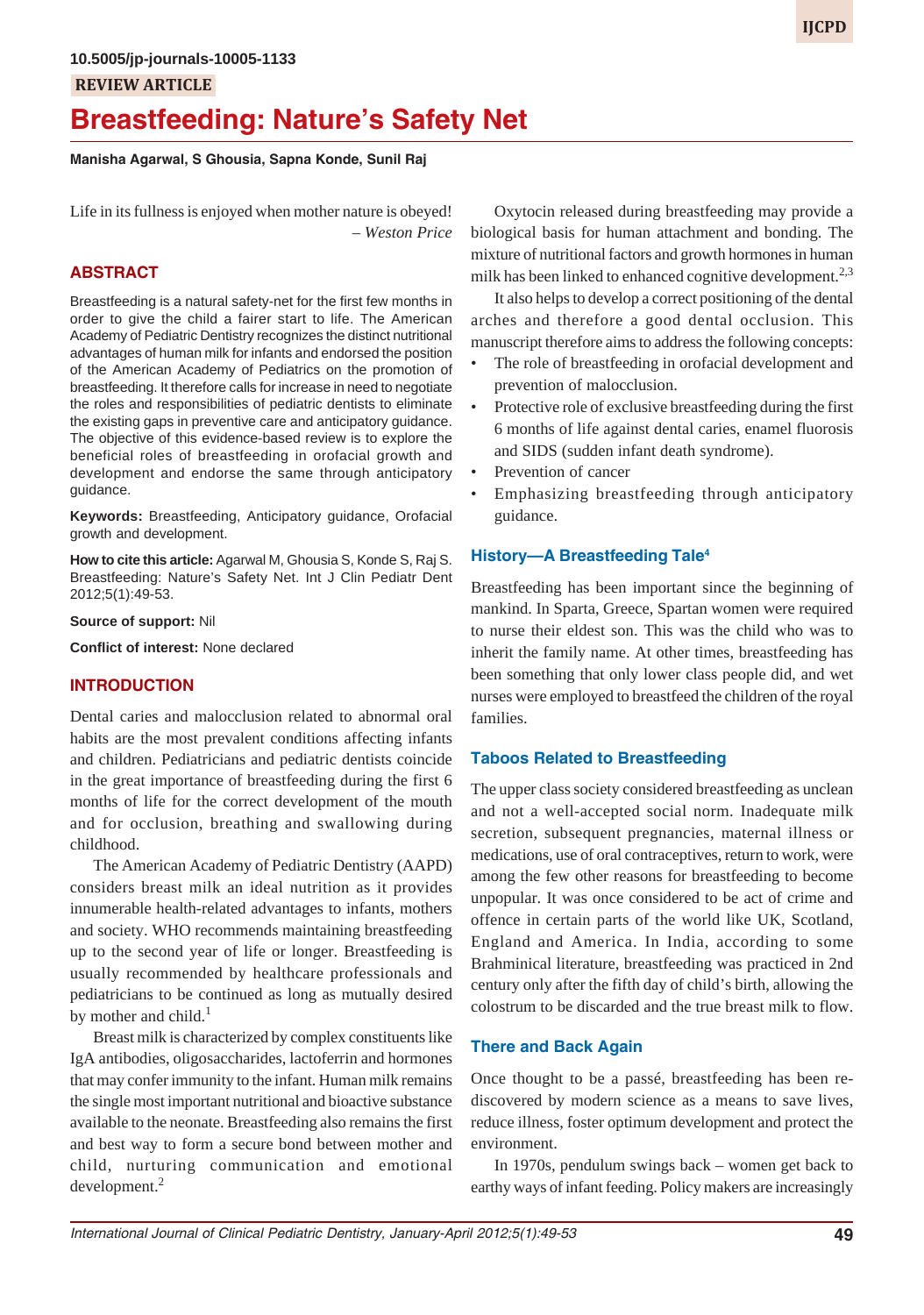recognizing that breastfeeding promotion efforts can reduce healthcare costs and enhance maternal and infants wellbeing, decrease the risk of congenital anomalies or infant's cancer.

## **La Leche League (LLL) Organization**

La Leche means 'the milk' in Spanish. Initiated by Dr Grantly-Dick Read, this organization has been instrumental in worldwide promotion of breastfeeding for the last four decades since 1957 and by 1974, it was accredited by the American Medical Association to provide continuing educational credits to healthcare professionals regarding womanly art of child feeding. It has been fighting successfully in gaining lactation periods and lactation rooms at lactating mother's work place.

In 1979, LLL International (LLLI) was represented at Joint WHO/UNICEF Meeting on Infant and Young Child Feeding in October in Geneva, Switzerland. In 1981 - LLLI establishes affiliate status as part of UNICEF's organizational structure. LLLI joins with other organizations and individuals to form the World Alliance for Breastfeeding Action (WABA), a global network to protect, support and promote breastfeeding in 1991 and in 1992 WABA sponsored first *World Breastfeeding Week*, *August 1-7*, with the theme: Baby-Friendly Hospitals.<sup>4</sup>

## **Position of the AAPD on Breastfeeding in 1996**

- The risk of potentially devastating nursing-pattern dental decay exists for the breastfed child as it does for the bottlefed child.
- Ad libitum nocturnal breastfeeding should be avoided after the first primary tooth begins to erupt.

# **Anthropology Deciduous Caries Data on Prehistoric Infant Skull—1997**

The data obtained from the research work of Dr Brian Palmer states that breastfed babies had no decay for 92,000 years. Moreover, out of 4,640 mammals all of whom breastfed their infants, only human beings have dental decay. The skull forms of breastfed infants showed a wider palatal arch, good width between the pterygoid plates, nice facial forms and most importantly, huge large nasal openings or chonchae which are less likely to collapse. The conclusion was that breastfeeding was the only way of nurturing infants in the past, the skulls of whom, exhibit minimal decay and rare malocclusions and it causing dental decay was based only on population-based studies, rather than laboratory studies.<sup>5</sup>

Dr Pamela Erickson in the year 1999, at the University of Minnesota, concluded that breast milk is not cariogenic but when sugary substances are attached with breastfeeding; breast milk becomes a dangerous catalyst that can lead to rampant caries. Her research further concluded that breast milk prohibits acid and bacterial growth in the mouth. However, breast milk has a 'low buffering capacity' and does not buffer the addition of acid. When breast milk is alternated with sugar, the rate of caries development is faster than that of sugar alone. $6$ 

#### **Guilt of Association AAPD—1999**

The association confessed that the accusation of infant dental decay was made initially in the year 1977 based on only four case reports which were from a single population group. Authors of that study felt they were the first to make the link between breastfeeding and caries: 'There are no notation in the dental literature about breastfeeding and its relationship to dental caries'. This article is referenced in many other articles accusing breastfeeding as a causative factor for infant caries.

# **American Academy of Pediatrics (AAP) Breastfeeding Recommendations (2005)**

Exclusive breastfeeding is sufficient to support optimal growth and development for approximately the first 6 months of life. Breastfeeding should be continued for at least the first year of life and beyond for as long as mutually desired by mother and child.

## **AAP Condemn and Warnings on Babywise Feeding/Parent Directed Feeding—1998, Revised in Jan 2010**

Breastfeeding on a parent-determined schedule including a 'flexible routine' is called in Babywise feeding.

The AAP has stated, 'the best feeding schedules are the ones babies design themselves. Scheduled feedings designed by parents may put babies at risk for poor weight gain and dehydration'. It has also been associated with failure to thrive (FTT), poor milk supply and involuntary early weaning.

#### **WHO Breastfeeding Recommendations (2007)**

Exclusive breastfeeding for 6 months is the optimal way of feeding infants. Thereafter infants should receive complementary foods with continued breastfeeding up to 2 years of age or beyond.

#### **AAPD Statement in 1999, Revised in 2010**

Breast milk alone does not cause tooth decay! 'exclusive breastfeeding' does not mean that the infant will be immune from decay. Human breast milk is not cariogenic!

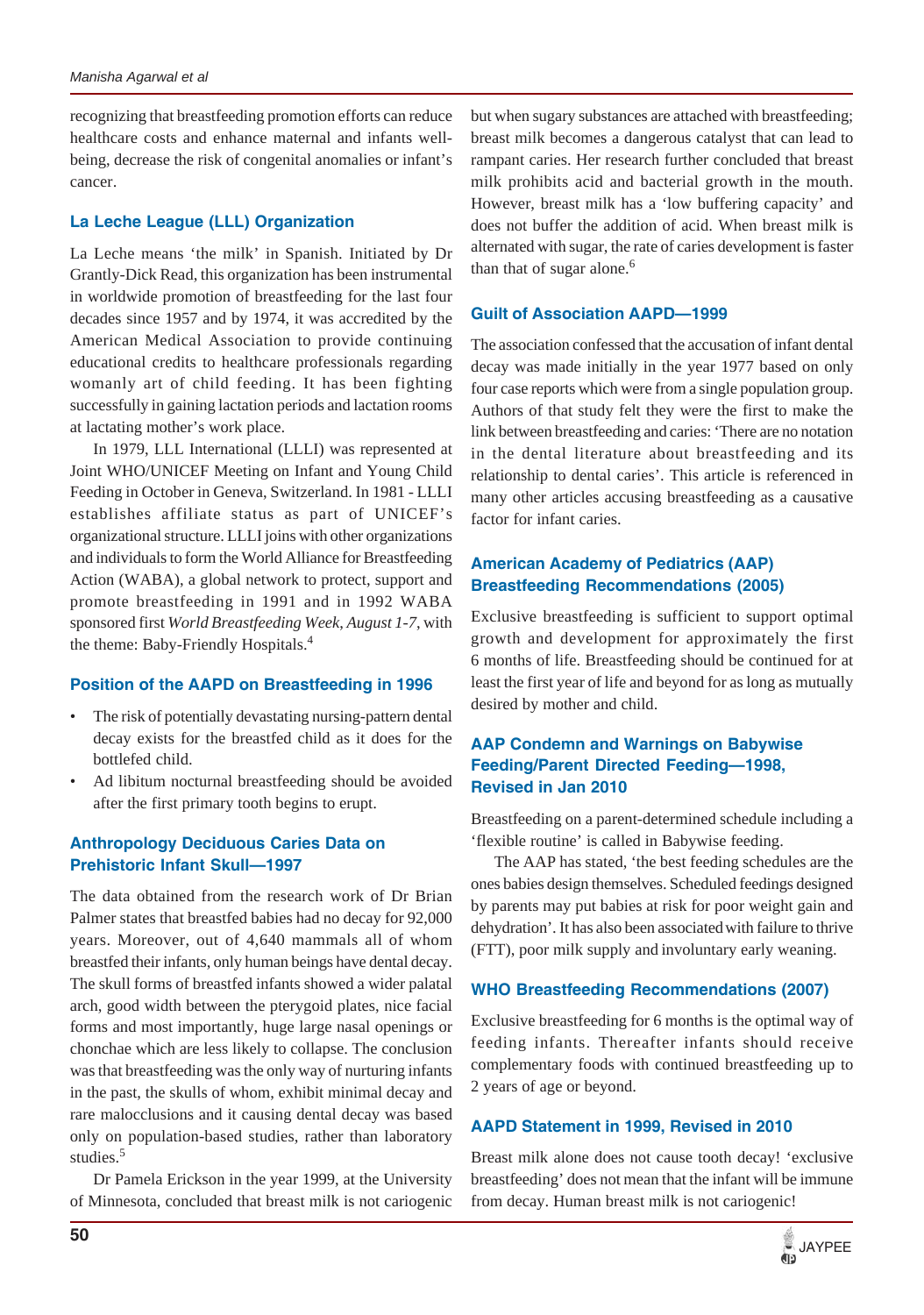#### **Process of Breastfeeding7**

In breastfeeding, the baby pulls and sucks the nipple into the mouth. Part of the areola is also held in the mouth and so nipple is held as far back as the junction of hard and soft tissue palates. The lips form a seal and the mouth cavity is enlarged as the jaw moves. The whole of the lower jaw is raised and lowered alternately with a rocking motion. The tongue is protruded and remains in contact with the lower lip throughout. As the jaw is lowered, the body of the tongue moves downwards and forward. In X-ray films, this has been described as looking like a boat rocking upon waves.

The nipple is considerably extended and taken well back into the mouth, and the squeezing action is completed by the contraction of the floor of the mouth.

#### **Review of Breastfeeding Benefits**

Breastfeeding offers many benefits to the baby and the mother. Breast milk provides the right balance of nutrients to help an infant grow into a strong and healthy toddler, as it provides all the essential ingredients needed for growth and development. It increases the serotonin receptors in the brain and enhances the IQ development of the child. It ultimately optimizes mother-infant bonding.

Breastfeeding reduces the risks of otitis media, asthma, urinary tract infections, gastroenteritis, allergies, child obesity, cancer/childhood lymphomas, bacteremia, meningitis, botulism, juvenile diabetes, ulcerative colitis, Crohn's disease, childhood leukemia and CVS disorders in  $a$  child. $8$ 

#### *Prevention of SIDS*

Breastfeeding is important to the proper development of the swallowing action of the tongue, proper alignment of the teeth and the shaping of the hard palate. It also reduces the frequency in victims of child abuse and neglect along with reduction in incidents of SIDS or 'crib death'. Breastfed infants rarely suffer from obstructive sleep apnea (OSA) and long face syndrome.<sup>9</sup>

# *Orofacial Growth and Development and Prevention of Oral Habits*

The control of the growth involves a complex interaction with local functions responding to local signals, which must act in concert with other regions. Growth is strongly influenced by genetic, functional and environmental factors.

Breastfeeding has an effect on oral musculature function and thereby have an effect on craniofacial and dental development. Malar growth was found to increase with increasing duration of breastfeeding. Infants that have been

breastfed for more than 3 months have the best malar growth.<sup>10</sup> Breastfeeding also lowers the risk of the anteroposterior malrelationships. The breastfed infants showed the least amount of relative change in maxillary arch length and palatal depth. It has been found that breastfeeding encourages correct intermaxillary relationship. It was also observed that breastfed infants have the lowest prevalence of digital habits also a direct relationship between length of breastfeeding and occlusion, the longer the infant was breastfed, the better was the occlusion. $11-13$ 

On the contrary, bottlefeeding leads to a habit of forward tongue-thrusting and a weakened development of orbicularis muscles. Anything placed in a child's mouth excessively other than the mother's breast can impact occlusion. The impact is affected by a number of factors, including intensity, duration and frequency. While the soft breast adapts to the shape of the infant's mouth, anything firm requires the mouth to do the adapting.<sup>14</sup> In addition, during breastfeeding, the tongue moves in a peristaltic motion underneath the breast. This motion is critical for the proper development of swallowing, alignment of the teeth and the shaping of the hard palate.<sup>15-17</sup> Movement of the tongue is also a reason for clipping a tight lingual frenulum in a newborn. This will allow the tongue to compress the breast and to develop the proper motion. By preventing this motion, a tight frenulum can lead to a tongue thrust with a resultant malocclusion.<sup>18-20</sup>

#### *Prevention of Dental Decay*

Breastfeeding of the child for more than 40 days may act preventively and inhibit the development of nursing caries in children. Human milk does contain lactose (milk sugar), which is a potential carbohydrate food source for the cavity causing bacteria, but the immune boosting properties of breast milk seem to over ride this. The anti-infective activity of human milk is potentially greater than the sum of its microbicidal components like secretory IgA, lactoferrin, Lewis factor X, SLPI (secretory leucocyte protease inhibitor),  $\alpha$  defensins, complements, mucins, prostaglandins and interleukins. (CE Isaacs, 2004).

Breast milk therefore protects against all infectious diseases of infancy, including dental caries.<sup>21</sup>

*'Lactose' in breast milk—False accuse for caries*

Lactose sugar is present in breast milk but it is not easily fermented as sucrose. It is naturally digested and broken down into sugars while in lower intestine and not in mouth. Lactic acid promotes *Lactobacillus bifidus. L. bifidus* helps prevent intestinal putrefaction. Cariogenic bacteria may not utilize lactose as an energy source as readily as sucrose.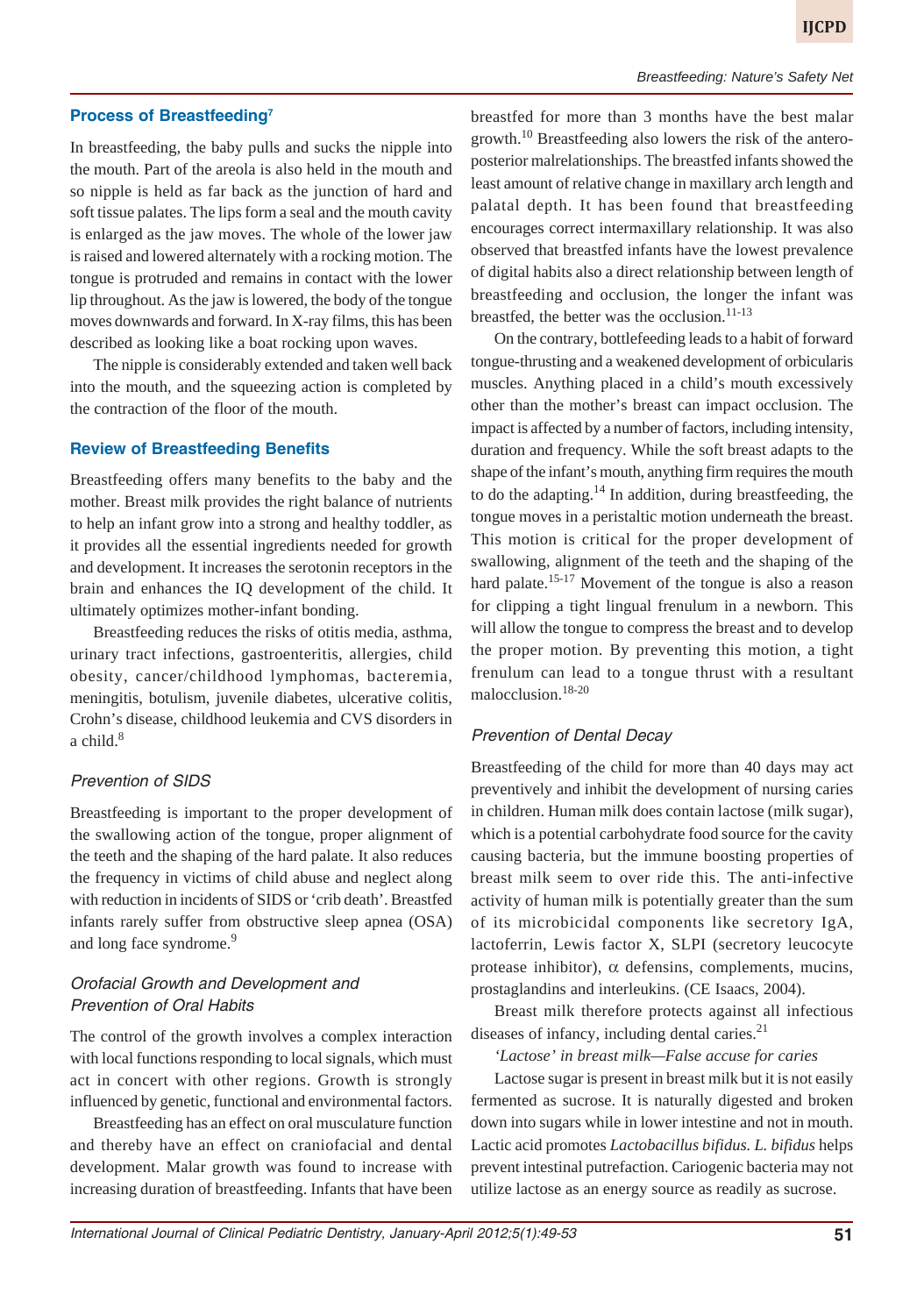*Streptococcus mutans* is highly susceptible to the bactericidal action of lactoferrin. Lactoferrin chelates iron, making this essential nutrient inaccessible to an invading microorganism. The human milk components are able to inhibit adhesion of *S. mutans* to hydroxyapatite crystals.<sup>22, 23</sup>

# *Prevention of Fluorosis*

Formula-fed children had tap water added to the bottle. Breastfeeding for >6 months may protect children from developing fluorosis in the permanent incisors.<sup>24</sup>

# *Prevention of Cancer*

Human breast milk kills cancer cells. The substance known as HAMLET (human alpha-lactalbumin made lethal to tumor cells) - the cancer killer is one of the most abundant proteins in breast milk. It helps to produce lactose. Acids in the stomach are the key to its activation.<sup>25</sup>

# **Benefits of Breastfeeding in the Infants with Special Needs7**

# *Down's Syndrome*

The infant will be affected with hypotonia (weak suck, poor head control, tongue protrusion, poor lip closure). The breastfeeding can be followed with normal tongue placement. This strengthens jaw muscles which are used to coordinate sucking and swallowing.

# *Congenital Heart Disease*

This infant requires more frequent feedings with upright or semi-upright positioning. Mothers must be aware and warned of signs of fatigue during feedings increased respiratory efforts, sweating and falling asleep.

# *Cleft Lip-Palate Infants*

Unfortunately complete clefts preclude feeding, as breast feeding is not possible in these infants. A soft, large bottle with large hole is required and a palatal prosthesis may be required. In infants affected with incomplete cleft/cleft lip, a dancer hold position; or modified football hold positioning is necessary to carry out breastfeeding.

# *Breastfeeding the Infant after Cleft Repair*

Infants are discouraged from sucking for some time post operatively. Immediate postoperative feeding may be via spoon, syringe or a squeeze bottle. $26,27$ 

# **CONCLUSION**

In this review, it is emphasized that pediatric dentists should motivate lactating mothers in their efforts to increase the

rate and duration of breastfeeding through anticipatory guidance. Breastfeeding of the child for more than 40 days may act preventively and inhibit the development of nursing caries in children and simultaneously acts positively in promoting orofacial growth and development. It also has beneficial effects in prevention of SIDS, fluorosis and to certain extent cancer. Weighing its beneficial effects, it is time for us to collaborate with pioneers of medical fields like pediatricians and other physicians to solve problems of joint interests.

The mouth is the window to many body systems, so there is increase in demand for efforts by pediatric dentists to play a key role in not only oral health of a child but its over all well being in general. This marks the first step in implementing breastfeeding through anticipatory guidance for infant health care needs.

Wayne Halstorm rightly quoted—'Time has come to recognize that mouth is not divorced from the rest of the body; let's put mouth back into the body!'

# **REFERENCES**

- 1. Reference Manual: Pediatric Dentistry. Journal of the American Academy of Pediatric Dentistry, Special Issue 1995-1996; 17(6):25.
- 2. No authors listed. Breastfeeding and benefits of human milk: AAP work group on breastfeeding. Pediatrics 1997;100(6):1035-1039.
- 3. Dick I, Doris V. Is breastfeeding protective against dental caries. Caries Research 31 Jul 2008.
- 4. Brennemann J. Artificial feeding of infants. In: Abt IA, editors. Pediatrics. Philadelphia: WB Saunders Co; 1923. 622 p.
- 5. Brian Palmer, DDS, Kansas City, Missouri. From Breastfeeding Abstracts 1999;18(3):19-20.
- 6. Erickson PR, Mazhari E. Investigation of the role of human milk in caries development. Pediatric Dentistry 1999; 21(2):86-90.
- 7. Woolridge MW. The 'anatomy' of infant sucking. Midwifery 1986;2(4):164-171.
- 8. Kramer MS. Does breastfeeding protect against atopic disease: Biology, methodology and a golden jubilee of controversy. J Peadiatr 1988;112(2):181-190.
- 9. James J McKenna, Helen L Ball, Lee T Gettler. Mother-infant cosleeping, breastfeeding and sudden infant death syndrome: What biological anthropology has discovered about normal infant sleep and pediatric sleep medicine. Am J Phys Anthropol 2007;45: 133-161.
- 10. Ranly DM. A Synopsis of Craniofacial Growth. 2nd ed. New Jersey: Prentice Hall International Editions; 1988. 82-158 p.
- 11. Houston WJB, Stephens CD, Tulley WJ. A textbook of Orthodontics. 2nd ed. Oxford: Wright Oxford; 1992.
- 12. Moyers RE. Handbook of orthodontics. 4th ed. Chicago: Yearbook Medical Publishers; 1998.
- 13. Pottenger FM Jr, Krohn B. Influence of breastfeeding on facial development. Arch Peadiatr 1950;67(10):454-461.
- 14. Radzi Z, Yahya NA. Relationship between breastfeeding and bottlefeeding to craniofacial and dental development. Annal Dent Univ Malaya 2005;12(1):9-17.